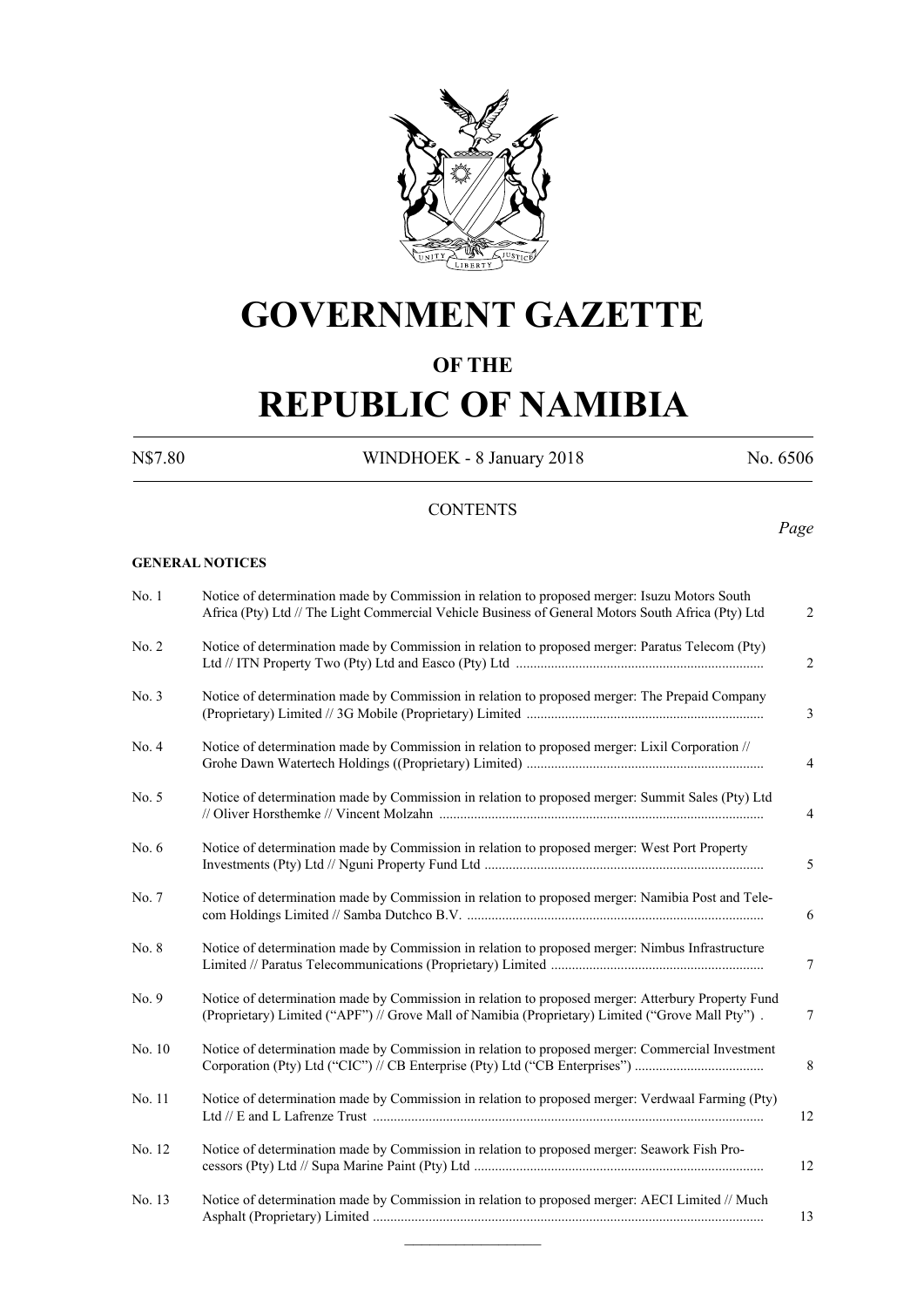## **General Notice**

### **NAMIBIAN COMPETITION COMMISSION**

No. 1 2018

### NOTICE OF DETERMINATION MADE BY COMMISSION IN RELATION TO PROPOSED MERGER: ISUZU MOTORS SOUTH AFRICA (PTY) LTD // THE LIGHT COMMERCIAL VEHICLE BUSINESS OF GENERAL MOTORS SOUTH AFRICA (PTY) LTD CASE NO.: 2017SEP0059MER

Competition Act, 2003 (Act No. 2 of 2003) (Section 47(7), Rule 30)

- 1. The Commission has received notification of the abovementioned proposed merger on 13 September 2017.
- 2. Please note that the Commission has **approved the proposed merger without conditions**.
- 3. The Commission's decision is based on grounds that the proposed transaction is not likely to prevent or lessen competition in Namibia, as envisaged by section 47(2) of the Competition Act, 2003.
- 4. Note that the Commission has the authority in terms of section 48(1) of the Act to revoke a decision approving the implementation of a proposed merger if -
	- *(a) the decision was based on materially incorrect or misleading information for which a party to the merger is responsible; or*
	- *(b) any condition attached to the approval of the merger that is material to the implementation is not complied with.*

### **S. Akweenda Chairperson Namibian Competition Commission**

### **NAMIBIAN COMPETITION COMMISSION**

 $\overline{\phantom{a}}$  , where  $\overline{\phantom{a}}$ 

### No. 2 2018

### NOTICE OF DETERMINATION MADE BY COMMISSION IN RELATION TO PROPOSED MERGER: PARATUS TELECOM (PTY) LTD // ITN PROPERTY TWO (PTY) LTD AND EASCO (PTY) LTD CASE NO.: 2017OCT0065MER

- 1. The Commission has received notification of the abovementioned proposed merger on 27 October, 2017.
- 2. Please note that the Commission has **approved the proposed merger without conditions**.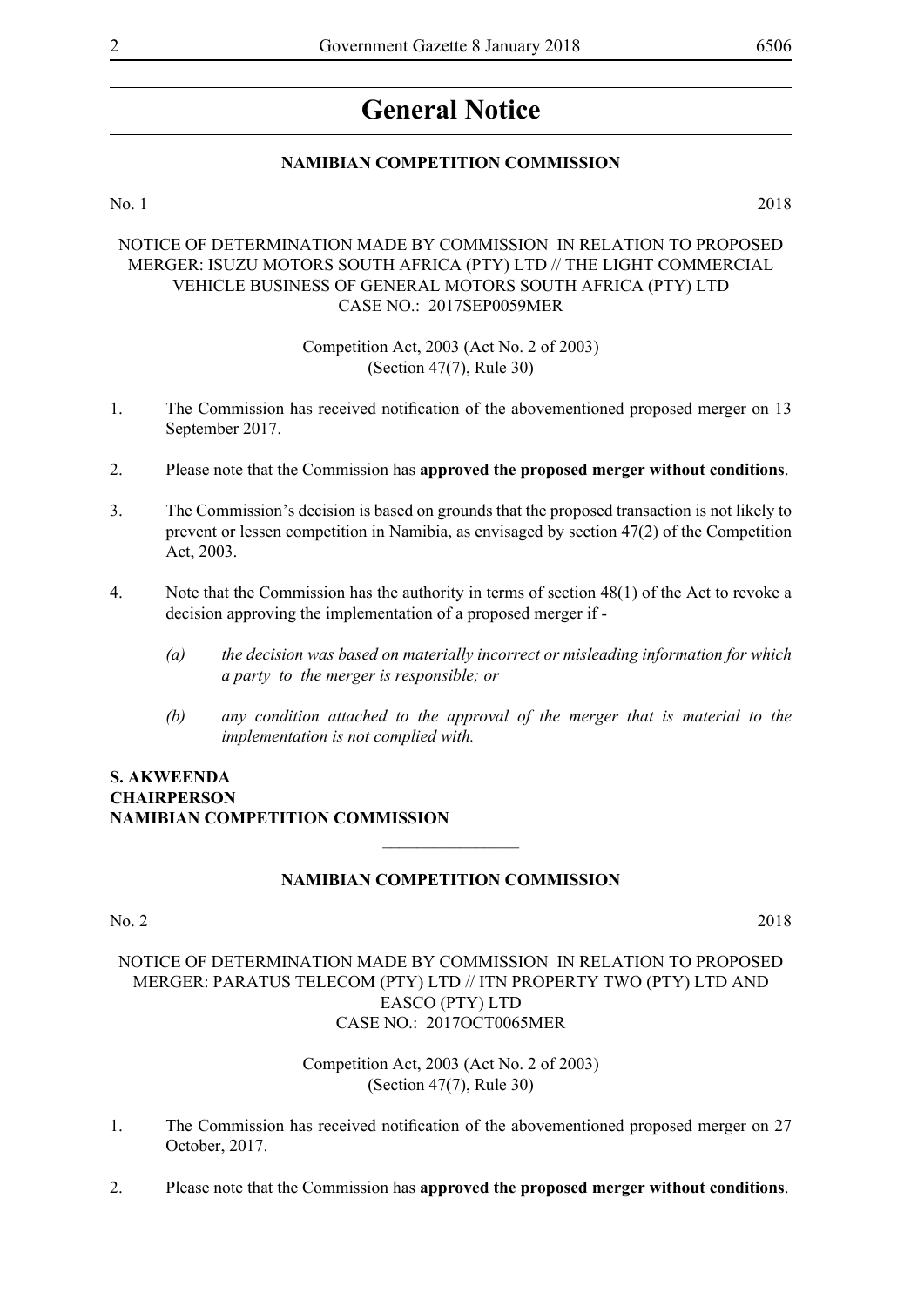- 3. The Commission's decision is based on grounds that the proposed transaction is not likely to prevent or lessen competition in Namibia, as envisaged by section 47(2) of the Competition Act, 2003.
- 4. Note that the Commission has the authority in terms of section 48(1) of the Act to revoke a decision approving the implementation of a proposed merger if -
	- *(a) the decision was based on materially incorrect or misleading information for which a party to the merger is responsible; or*
	- *(b) any condition attached to the approval of the merger that is material to the implementation is not complied with.*

### **NAMIBIAN COMPETITION COMMISSION**

 $\overline{\phantom{a}}$  , where  $\overline{\phantom{a}}$ 

No. 3 2018

### NOTICE OF DETERMINATION MADE BY COMMISSION IN RELATION TO PROPOSED MERGER: THE PREPAID COMPANY (PROPRIETARY) LIMITED // 3G MOBILE (PROPRIETARY) LIMITED CASE NO.: 2017OCT0064MER

Competition Act, 2003 (Act No. 2 of 2003) (Section 47(7), Rule 30)

- 1. The Commission received notification of the abovementioned proposed merger on **17 October 2017.**
- 2. Please note that the Commission has **approved the proposed merger without conditions**.
- 3. The Commission's decision is based on grounds that the proposed transaction is not likely to substantially prevent or lessen competition in Namibia, as envisaged by section 47(2) of the Competition Act, 2003.
- 4. Note that the Commission has the authority in terms of section 48(1) of the Act to revoke a decision approving the implementation of a proposed merger if -

 $\frac{1}{2}$ 

- *(a) the decision was based on materially incorrect or misleading information for which a party to the merger is responsible; or*
- *(b) any condition attached to the approval of the merger that is material to the implementation is not complied with.*

**S. Akweenda Chairperson Namibian Competition Commission**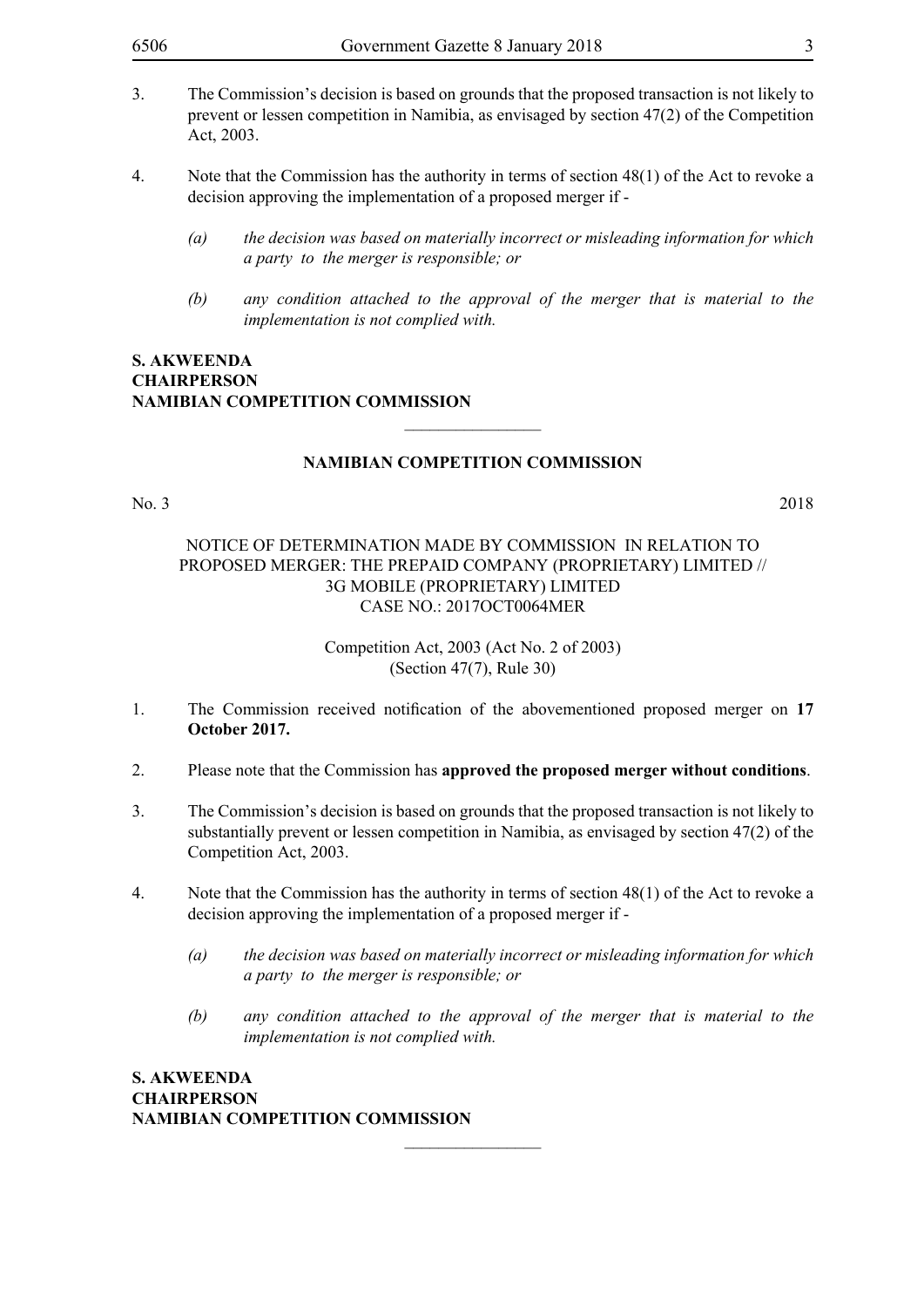### **NAMIBIAN COMPETITION COMMISSION**

### No. 4 2018

### NOTICE OF DETERMINATION MADE BY COMMISSION IN RELATION TO PROPOSED MERGER: LIXIL CORPORATION // GROHE DAWN WATERTECH HOLDINGS ((PROPRIETARY) LIMITED CASE NO.: 2017OCT0063MER

### Competition Act, 2003 (Act No. 2 of 2003) (Section 47(7), Rule 30)

- 1. The Commission has received notification of the abovementioned proposed merger on 3 October, 2017.
- 2. Please note that the Commission has **approved the proposed merger without conditions**.
- 3. The Commission's decision is based on grounds that the proposed transaction is not likely to prevent or lessen competition in Namibia, as envisaged by section 47(2) of the Competition Act, 2003.
- 4. Note that the Commission has the authority in terms of section 48(1) of the Act to revoke a decision approving the implementation of a proposed merger if -
	- *(a) the decision was based on materially incorrect or misleading information for which a party to the merger is responsible; or*
	- *(b) any condition attached to the approval of the merger that is material to the implementation is not complied with.*

### **S. Akweenda Chairperson Namibian Competition Commission**  $\overline{\phantom{a}}$  , where  $\overline{\phantom{a}}$

### **NAMIBIAN COMPETITION COMMISSION**

No. 5 2018

### NOTICE OF DETERMINATION MADE BY COMMISSION IN RELATION TO PROPOSED MERGER: SUMMIT SALES (PTY) LTD // OLIVER HORSTHEMKE // VINCENT MOLZAHN CASE NO.: 2017SEP0062MER

- 1. The Commission has received notification of the abovementioned proposed merger on 28 September, 2017.
- 2. Please note that the Commission has **approved the proposed merger without conditions**.
- 3. The Commission's decision is based on grounds that the proposed transaction is not likely to prevent or lessen competition in Namibia, as envisaged by section 47(2) of the Competition Act, 2003.
- 4. Note that the Commission has the authority in terms of section 48(1) of the Act to revoke a decision approving the implementation of a proposed merger if -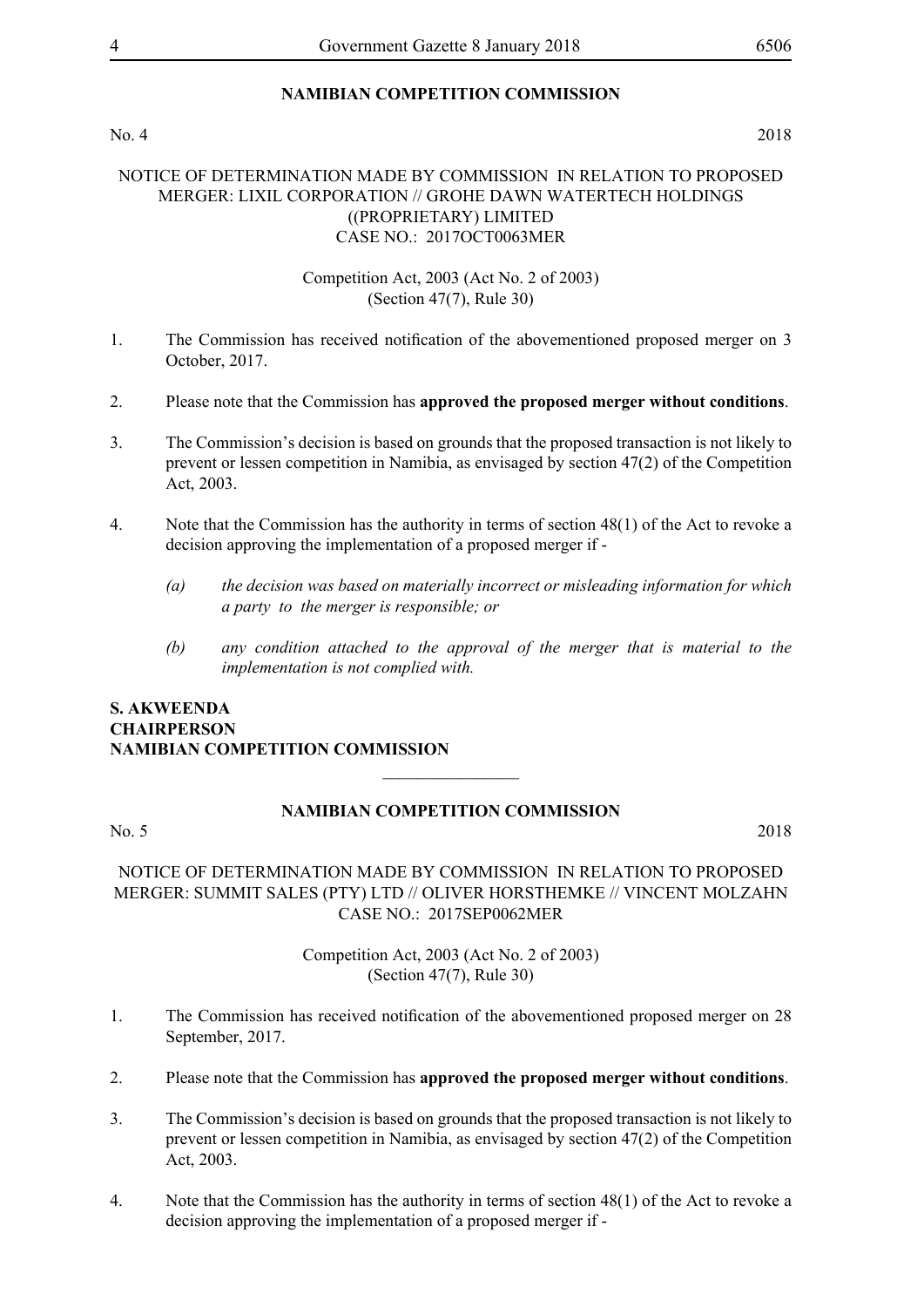- 
- *(a) the decision was based on materially incorrect or misleading information for which a party to the merger is responsible; or*
- *(b) any condition attached to the approval of the merger that is material to the implementation is not complied with.*

### **NAMIBIAN COMPETITION COMMISSION**

 $\frac{1}{2}$ 

No. 6 2018

### NOTICE OF DETERMINATION MADE BY COMMISSION IN RELATION TO PROPOSED MERGER: WEST PORT PROPERTY INVESTMENTS (PTY) LTD // NGUNI PROPERTY FUND LTD CASE NO.: 2017SEP0060MER

### Competition Act, 2003 (Act No. 2 of 2003) (Section 47(7), Rule 30)

- 1. The Commission has received notification of the abovementioned proposed merger on 15 September, 2017.
- 2. Please note that the Commission has **approved the proposed merger without conditions**.
- 3. The Commission's decision is based on grounds that the proposed transaction is not likely to prevent or lessen competition in Namibia, as envisaged by section 47(2) of the Competition Act, 2003.
- 4. Note that the Commission has the authority in terms of section 48(1) of the Act to revoke a decision approving the implementation of a proposed merger if -

 $\overline{\phantom{a}}$  , where  $\overline{\phantom{a}}$ 

- *(a) the decision was based on materially incorrect or misleading information for which a party to the merger is responsible; or*
- *(b) any condition attached to the approval of the merger that is material to the implementation is not complied with.*

### **T. KAULIHOWA Chairperson: BOARD TECHNICAL COMMITTEE Namibian Competition Commission**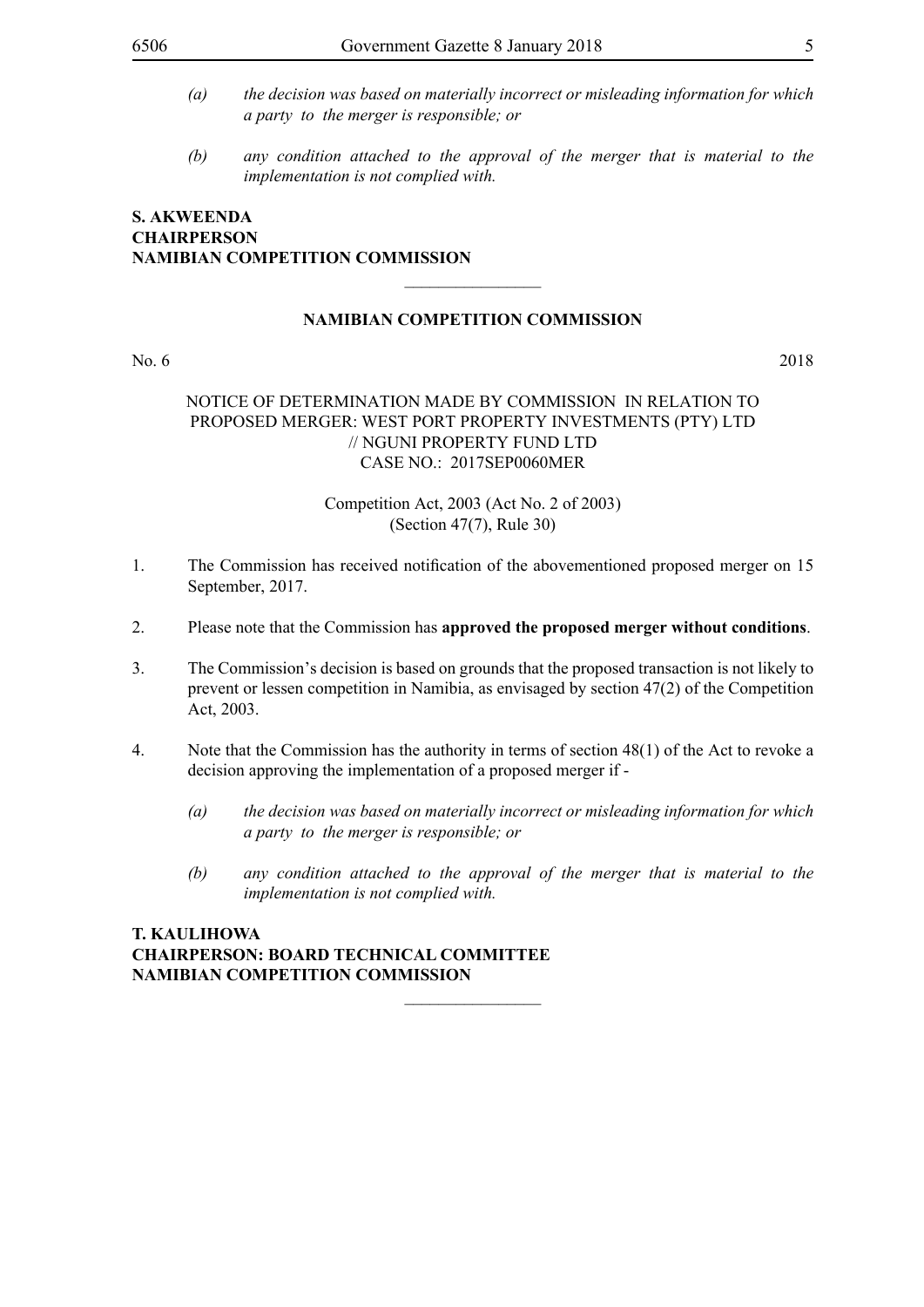### **NAMIBIAN COMPETITION COMMISSION**

### No. 7 2018

### NOTICE OF DETERMINATION MADE BY COMMISSION IN RELATION TO PROPOSED MERGER: NAMIBIA POST AND TELECOM HOLDINGS LIMITED //SAMBA DUTCHCO B.V CASE NO.: 2017JUL0043MER

- 1. The Commission received notification of the abovementioned proposed merger on **3 July 2017.**
- 2. Please note that the Commission has **prohibited the proposed merger.**
- 3. The Commission's decision is based on grounds that the proposed transaction is likely to substantially prevent or lessen competition in the Namibian mobile telephony market, as envisaged by section 47(2) of the Competition Act, 2003.
- 4. The reason for the prohibition of the proposed merger are as follows:
	- 4.1 The investigation identified that the merger is likely to result in TN Mobile and MTC having less of an incentive to compete because of their common ownership. NPTH, which will control both MTC and Telecom Namibia post-merger, is unlikely to suffer financial loses when competition between competitors is eliminated.
	- 4.2 The Commission in its investigation identified the relevant market as the market for the provision of mobile telephony services in Namibia. The proposed merger will result in NPTH strengthening its dominant position in the relevant market through the acquisition of the 34% shareholding currently held by the target undertaking from 66% to 100% shareholding in MTC.
	- 4.3 The proposed merger is likely to adversely affect the telecommunications sector. The investigation revealed that MTC is the dominant mobile telecommunications provider, while Telecom Namibia is the dominant fixed line telecommunications provider. Post-merger NPTH would wholly control both these undertakings and consequently control most of the Namibian telecommunication network. This will likely raise the barriers to entry in the market as the proposed merger is likely to deter entry even in the context of infrastructure sharing regulations as published by the sector regulator.
	- 4.4 The parties to the proposed merger did not put forth any benefit to the public that would outweigh any of the envisaged detriment that is likely to result from the implementation of the proposed merger.
- 5. Note that the Commission has the authority in terms of section 48(1) of the Act to revoke a decision approving the implementation of a proposed merger if -
	- *(a) the decision was based on materially incorrect or misleading information for which a party to the merger is responsible; or*
	- *(b) any condition attached to the approval of the merger that is material to the implementation is not complied with.*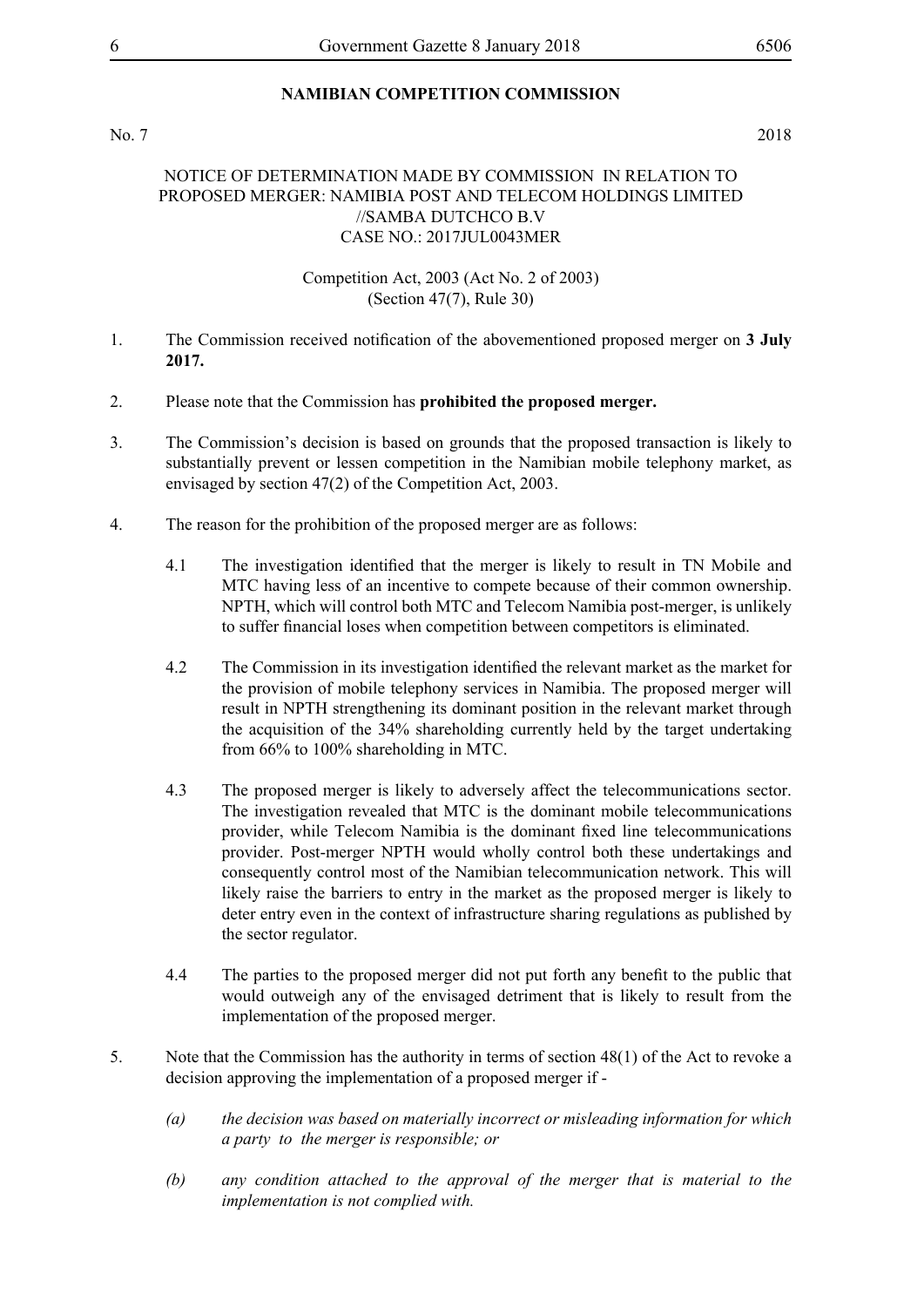### **NAMIBIAN COMPETITION COMMISSION**

No. 8 2018

### NOTICE OF DETERMINATION MADE BY COMMISSION IN RELATION TO PROPOSED MERGER: NIMBUS INFRASTRUCTURE LIMITED // PARATUS TELECOMMUNICATIONS (PROPRIETARY) LIMITED CASE NO.: 2017NOV0072MER

Competition Act, 2003 (Act No. 2 of 2003) (Section 47(7), Rule 30)

- 1. The Commission received notification of the abovementioned proposed merger on **16 November 2017.**
- 2. Please note that the Commission has **approved the proposed merger without conditions**.
- 3. The Commission's decision is based on grounds that the proposed transaction is not likely to substantially prevent or lessen competition in Namibia, as envisaged by section 47(2) of the Competition Act, 2003.
- 4. Note that the Commission has the authority in terms of section 48(1) of the Act to revoke a decision approving the implementation of a proposed merger if -
	- *(a) the decision was based on materially incorrect or misleading information for which a party to the merger is responsible; or*
	- *(b) any condition attached to the approval of the merger that is material to the implementation is not complied with.*

### **S. Akweenda Chairperson Namibian Competition Commission**

### **NAMIBIAN COMPETITION COMMISSION**

 $\overline{\phantom{a}}$  , where  $\overline{\phantom{a}}$ 

No. 9 2018

NOTICE OF DETERMINATION MADE BY COMMISSION IN RELATION TO PROPOSED MERGER: ATTERBURY PROPERTY FUND (PROPRIETARY) LIMITED ("APF") // GROVE MALL OF NAMIBIA (PROPRIETARY) LIMITED ("GROVE MALL PTY") CASE NO.: 2017NOV0066MER

- 1. The Commission has received notification of the abovementioned proposed merger on 10 November, 2017.
- 2. Please note that the Commission has **approved the proposed merger without conditions**.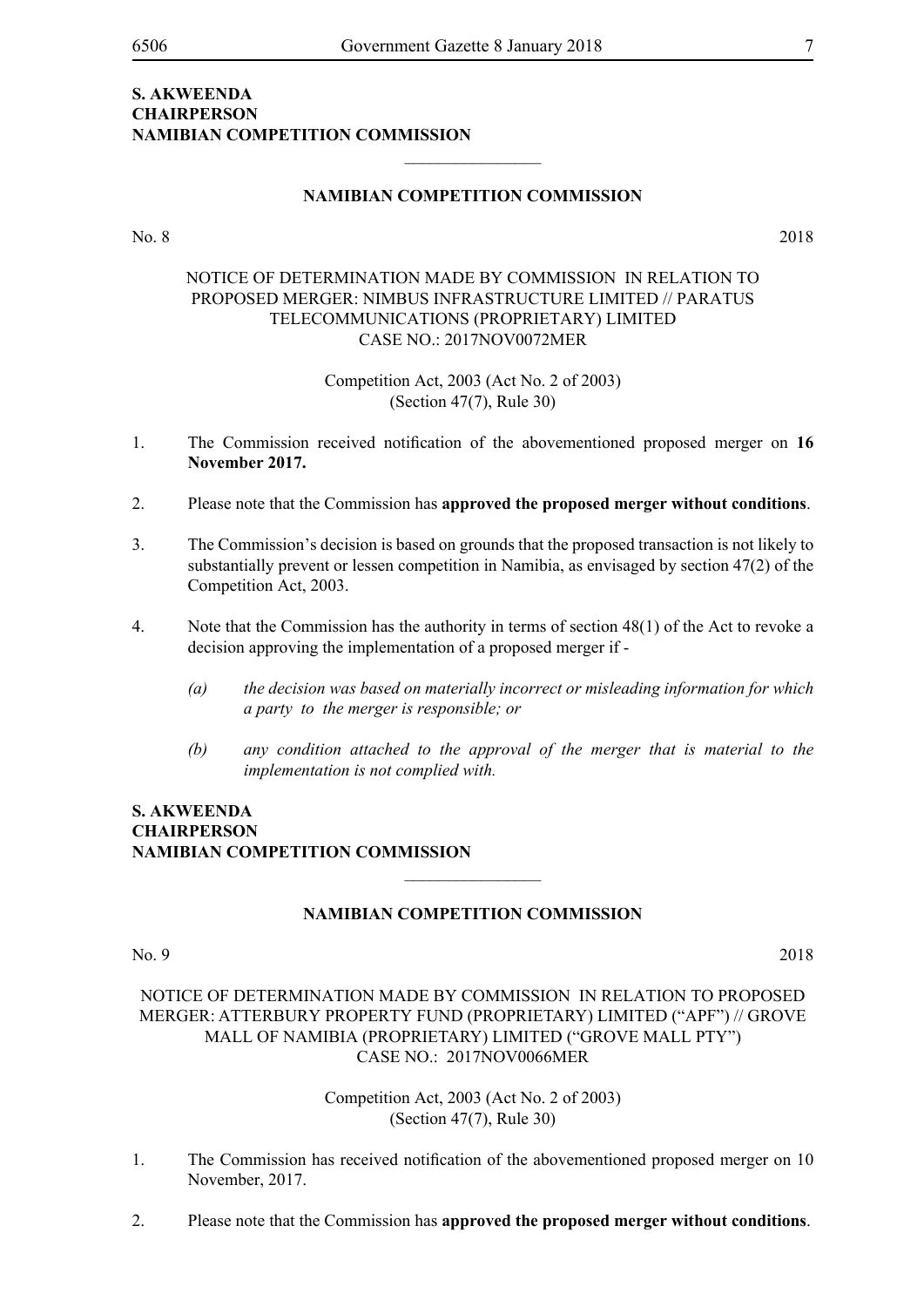- 3. The Commission's decision is based on grounds that the proposed transaction is not likely to prevent or lessen competition in Namibia, as envisaged by section 47(2) of the Competition Act, 2003.
- 4. Note that the Commission has the authority in terms of section 48(1) of the Act to revoke a decision approving the implementation of a proposed merger if -
	- *(a) the decision was based on materially incorrect or misleading information for which a party to the merger is responsible; or*
	- *(b) any condition attached to the approval of the merger that is material to the implementation is not complied with.*

### **NAMIBIAN COMPETITION COMMISSION**

 $\overline{\phantom{a}}$  , where  $\overline{\phantom{a}}$ 

### No. 10 2018

### NOTICE OF DETERMINATION MADE BY COMMISSION IN RELATION TO PROPOSED MERGER: COMMERCIAL INVESTMENT CORPORATION (PTY) LTD ("CIC") // CB ENTERPRISES (PTY) LTD ("CB ENTERPRISES") CASE NO.: 2017SEP0058MER

- 1. The Commission has received notification of the abovementioned proposed merger on  $13<sup>th</sup>$ of September, 2017.
- 2. Please note that the Commission has **approved the proposed merger with the following conditions**:
	- *1. There shall be no retrenchment of employees of the merged undertaking as a result of the merger for a period of 2 years from the date of the approval of the merger.*
	- 2. *For the sake of clarity retrenchments do not include:* 
		- *2.1 voluntary separation, resignation and voluntary early retirement ("voluntary separations"); and*
		- *2.2 retrenchments which are merger specific, but agreed to with the Commission in writing after the date of approval of the merger ("merger specific retrenchments").*
	- 3. *The employees of CB Enterprises will continue to be employed on terms and conditions of employment that are on the whole not less favorable to them than the terms and conditions of employment that prevailed prior to the implementation of the proposed transaction.*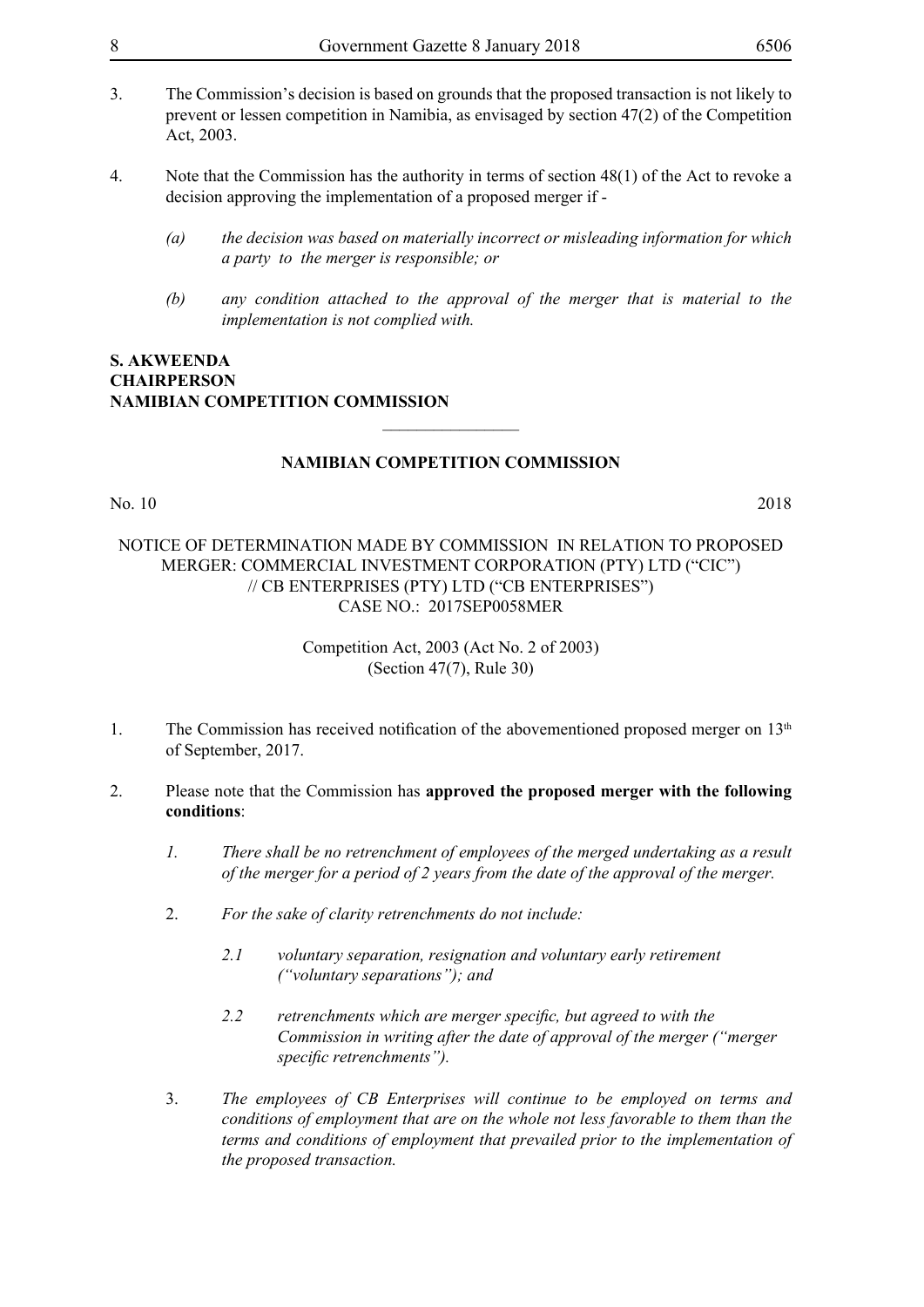### *Merger Specific Retrenchments*

- 4. *In the event that the merged undertakings identify any potential merger specific retrenchments, it will request the Commission's agreement to these merger specific retrenchments by way of written correspondence at least one month before these retrenchments are due to be effected. The merged undertakings' written correspondence must include, but shall not necessarily be limited to:*
	- 4.1. *a list of employeeslikely to be affected by the mergerspecific retrenchments;*
	- 4.2. *the number and categories of employees likely to be affected by the merger specific retrenchments, as well as their job titles;*
	- 4.3. *the reasons for the retrenchments;*
	- 4.4. *a description of the steps taken by the merged undertakings to avoid the merger specific retrenchments; and*
	- 4.5. *the intended date of the merger specific retrenchments.*
- 5. *The Commission must within 20 business days of receipt of the correspondence referred to in paragraph 4 above indicate to the merged undertaking whether:*
	- 5.1. *it agrees to these merger specific retrenchments;*
	- 5.2. *does not agree to the merger specific retrenchments; or*
	- 5.3. *it requires further information from the merged undertaking prior to giving its consent.*
- 6. *In the event that the Commission requires further information it will, within 20 business days of receiving the aforementioned additional information, indicate in writing to the merged undertaking whether it agrees to or does not agree to these retrenchments.*
- 7. *The Commission will not unreasonably withhold its consent to the merger specific retrenchments. In the event that the Commission withholds its consent to the merger specific retrenchments it will provide the merged undertakings with its reasons for withholding its consent in writing.*

### *Non-merger specific retrenchments*

- 8. *For the sake of transparency, in the event that the merged undertaking identifies any non-merger specific retrenchments, it will inform the Commission of these potential retrenchments at least one month before these retrenchments are due to be effected. The merged undertakings correspondence must include, but is not limited to:* 
	- 8.1. *a list of employeeslikely to be affected by non-mergerspecific retrenchments;*
	- 8.2. *the number and categories of employees likely to be affected by the nonmerger specific retrenchments, as well as their job titles;*
	- 8.3. *an explanation of the reasons that give rise to the non-merger specific retrenchments (including changes to operational requirements);*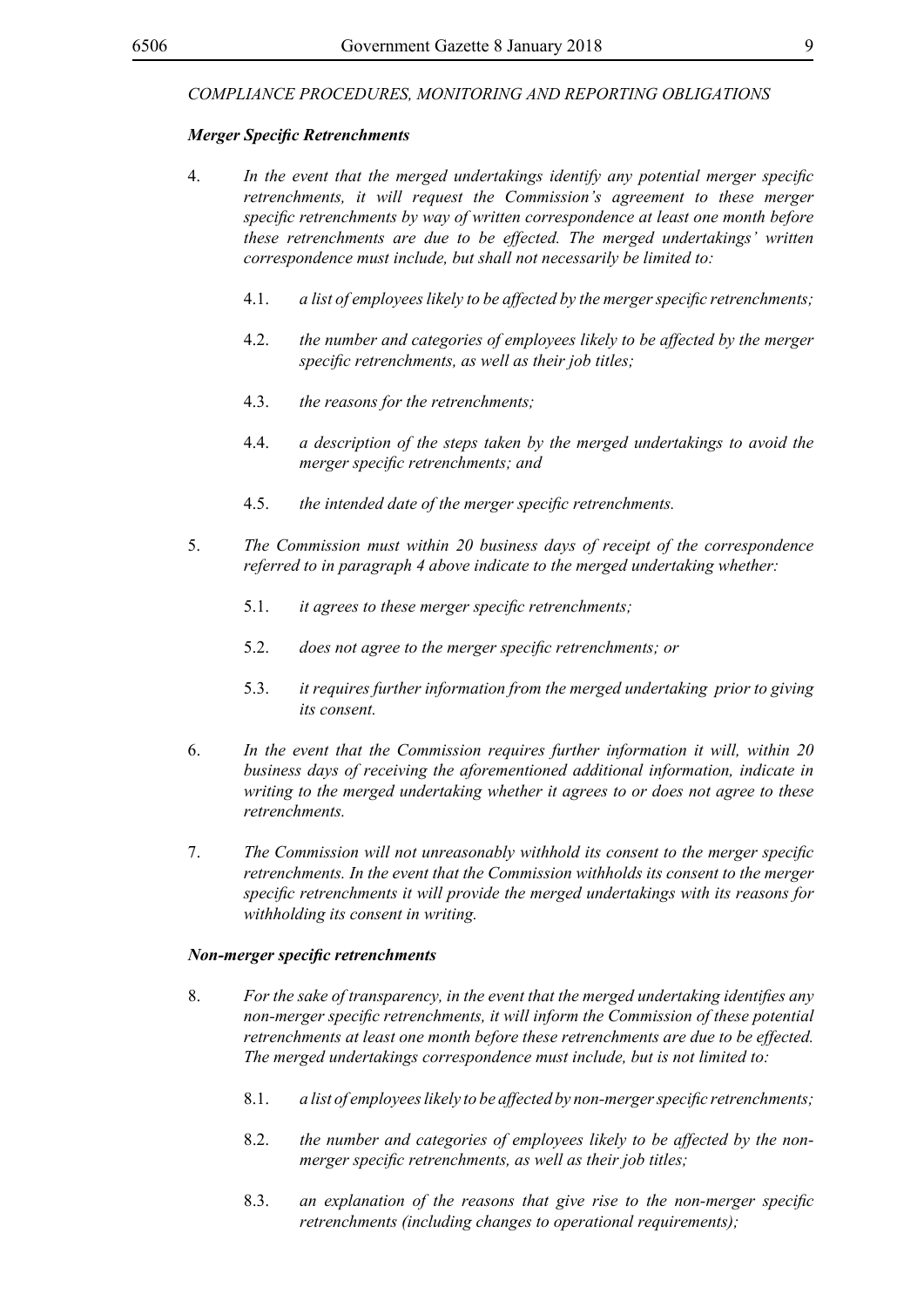- 8.4. *a description of the steps taken by the merged undertakings to avoid the non-merger specific retrenchments; and*
- 8.5. *the intended date of the non-merger specific retrenchments.*

### *Reporting obligations*

- 9. *In order for the Commission to monitor compliance with the conditions, the merged undertaking must, for the duration of the subsistence of the condition as set out in paragraph 1 above, in addition to the correspondence referred to in paragraphs 4 and 8 above, provide the Commission with reports:*
	- 9.1. *On the Implementation Date informing the Commission of the implementation of the transaction;*
	- 9.2. *Within two months of the Implementation Date ; and*
	- 9.3. *Thereafter on a bi-annual basis on 31st April and 30<sup>th</sup> November and ending 30th November 2019;*
- 10. *The merger compliance reports must include but shall not necessarily be limited to the following information:*
	- 10.1 *Regarding employment;*
		- 10.1.1 *a list of all the employees as at the date of the report which includes their full names, positions, job grades and remuneration;*
		- 10.1.2 *copies of the existing (pre-proposed transaction) employment contracts indicating the terms and conditions of employment. Where employment contracts are concluded verbally these must be reduced to writing and where the terms and conditions of employment are not contained in the employment contracts, the merged undertaking must provide a written statement containing the terms and conditions in respect of each job grade and position (which condition is only relevant for the first report);*
		- 10.1.3 *a list of the employees recruited, promoted and retrenched from the time that the merger was approved or since the period covered by the most recent merger compliance report submitted to the Commission;*
		- 10.1.4 *the reasons for the retrenchments;*
		- 10.1.5 *a list of employees dismissed (if any) as a result of disciplinary conduct as provided for under the relevant and applicable policies of the merged undertaking;*
		- 10.1.6 *The contact details of the dismissed employees as indicated in paragraph 10.1.5 above;*
		- 10.1.7 *a copy of the Affirmative Action Report for the merged undertakings as submitted to the Office of the Employment Equity Commissioner; and*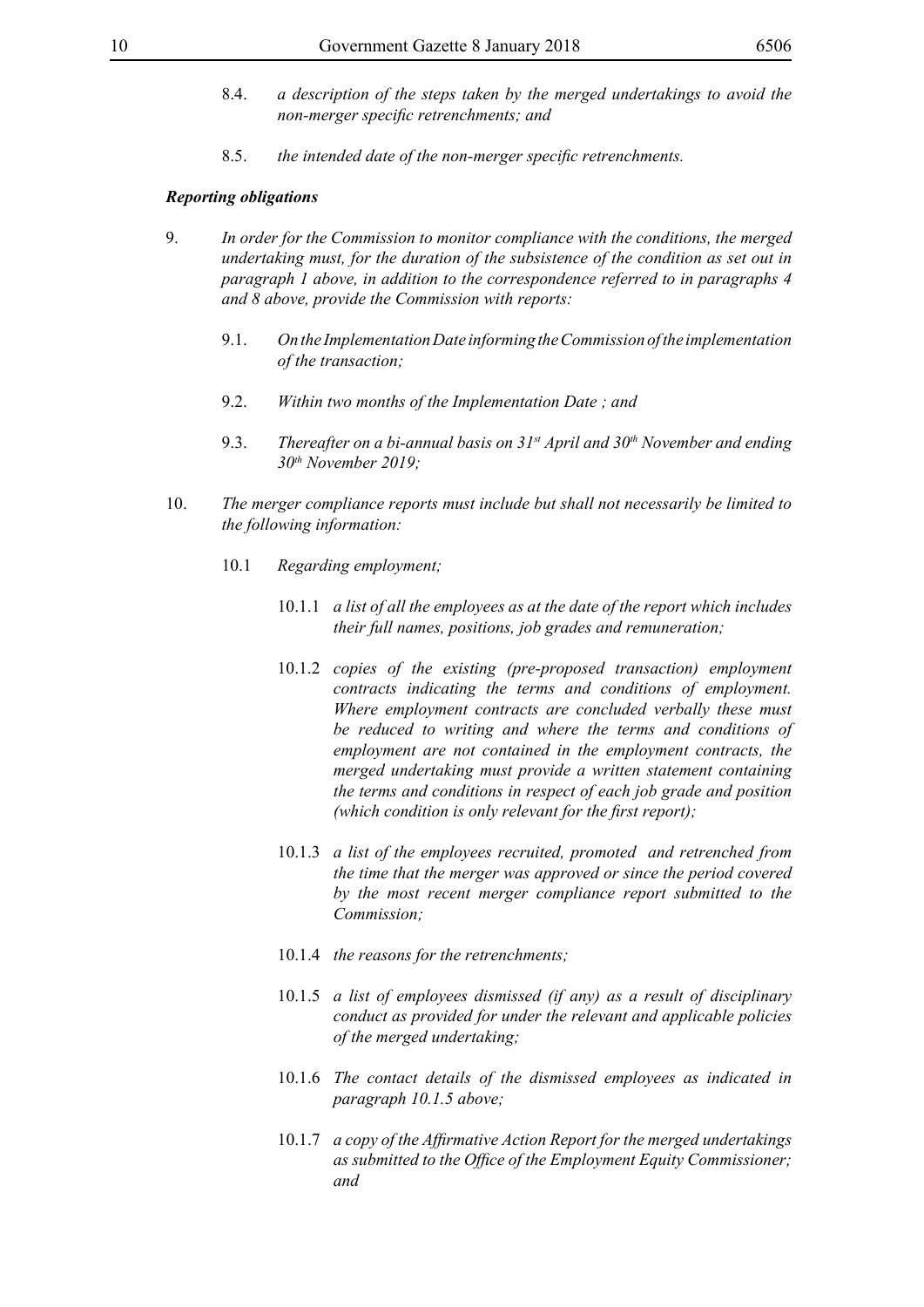10.1.8 *any additional information that may reasonably be required by the Commission to monitor compliance with the condition.*

### *Definitions*

- 11. *The term "merged undertaking" means collectively CIC and CB Enterprises and any subsidiary of the said entities, subsequent to the merger;*
- 12. *The term "acquiring group" means the total of all the undertakings as defined in rule 27(1)(a)(b)(c);*
- 13. *"Commission" means the Namibian Competition Commission, a statutory body established in terms of the Competition Act, 2003 (Act No. 2 of 2003.);*
- 14. *"retrenchments" constitute dismissals arising from collective termination or redundancy*
- 15. *"terms and conditions" in relation to employment contracts means any term and/ or condition agreed upon between employer and employee relating to, among others, employee duties and responsibilities, work days, working hours, leave days, sick leave, remuneration, benefits such as pension and medical aid schemes or contributions thereto;*
- 16. *"Implementation Date" means the date on which the Merger is implemented by the parties;*
- 17. *References to "date of approval" means the date on which the merger is approved by the Commission;*
- 18. *"CB Enterprises" means CB Enterprises (Proprietary) Limited (registration number 2003/318), a private company duly incorporated in accordance with the laws of Namibia whose registered office is at 7 Calcium Street, Prosperita, Windhoek, Namibia;*
- 19. *"CIC" means CIC Investment Corporation (Proprietary) Limited (registration number 63/1848), a public company duly incorporated in accordance with the laws of the RSA.*
- 3. The Commission's decision is based on grounds that although the proposed transaction is not likely to substantially prevent or lessen competition in Namibia, as envisaged by section 47(2) (a) of the Competition Act, 2003, it raises public interest concerns, relating to employment. Given the synergies that are likely to arise from the merger and the possible duplication of roles between CIC and CB Enterprises employees, the Commission in order to safeguard employment recommends that the merger be approved subject to conditions.
- 4. Note that the Commission has the authority in terms of section 48(1) of the Act to revoke a decision approving the implementation of a proposed merger if -

 $\frac{1}{2}$ 

- *(a) the decision was based on materially incorrect or misleading information for which a party to the merger is responsible; or*
- *(b) any condition attached to the approval of the merger that is material to the implementation is not complied with.*

**S. Akweenda Chairperson Namibian Competition Commission**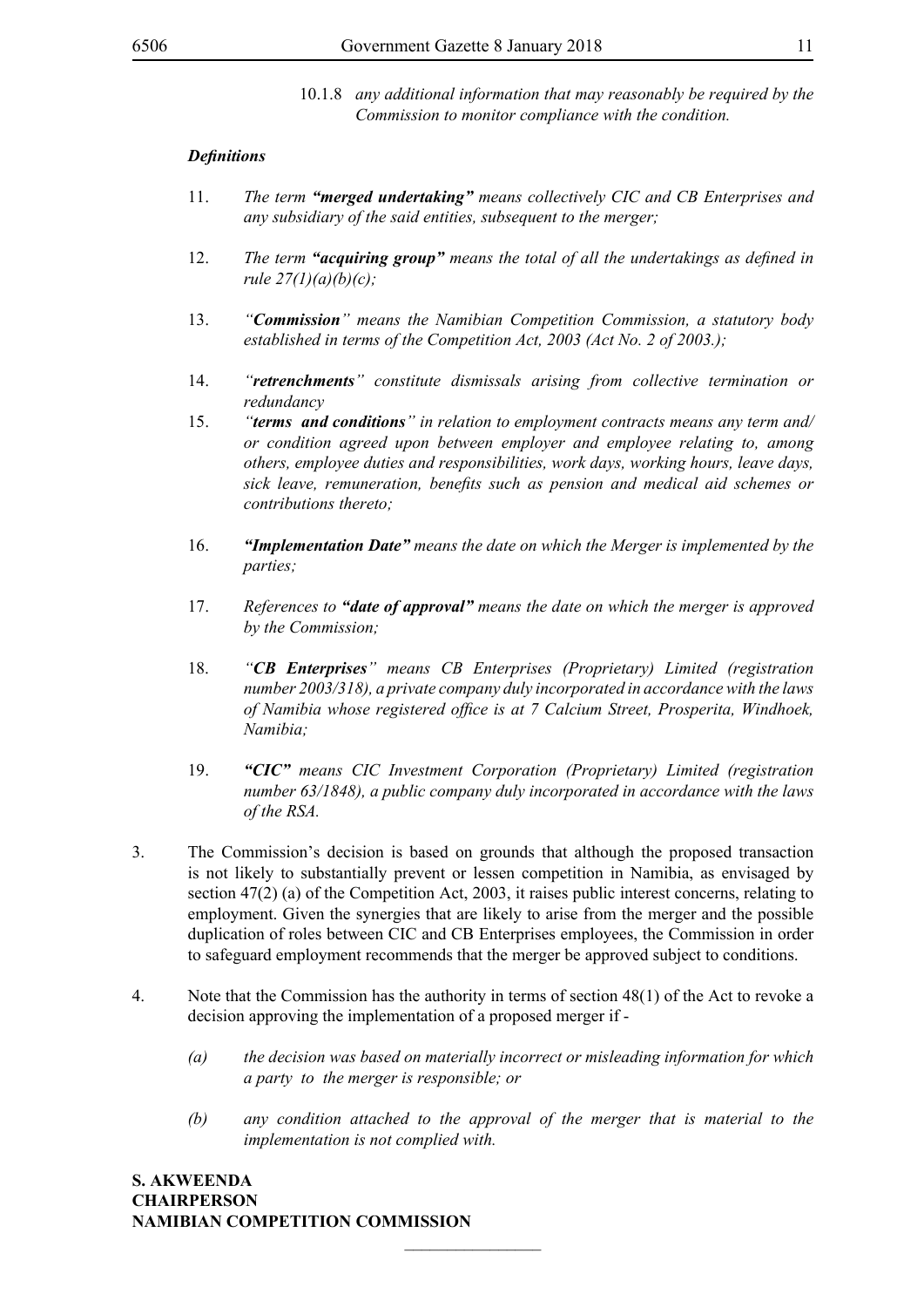No. 11 2018

### **NAMIBIAN COMPETITION COMMISSION**

### NOTICE OF DETERMINATION MADE BY COMMISSION IN RELATION TO PROPOSED MERGER: VERDWAAL FARMING (PTY) LTD // E AND L LAFRENZE TRUST CASE NO.: 2017SEP0056MER

### Competition Act, 2003 (Act No. 2 of 2003) (Section 47(7), Rule 30)

- 1. The Commission received notification of the abovementioned proposed merger on **8 November 2017.**
- 2. Please note that the Commission has **approved the proposed merger without conditions**.
- 3. The Commission's decision is based on grounds that the proposed transaction is not likely to substantially prevent or lessen competition in Namibia, as envisaged by section 47(2) of the Competition Act, 2003.
- 4. Note that the Commission has the authority in terms of section 48(1) of the Act to revoke a decision approving the implementation of a proposed merger if -
	- *(a) the decision was based on materially incorrect or misleading information for which a party to the merger is responsible; or*
	- *(b) any condition attached to the approval of the merger that is material to the implementation is not complied with.*

### **S. Akweenda Chairperson Namibian Competition Commission**

### **NAMIBIAN COMPETITION COMMISSION**

 $\frac{1}{2}$ 

No. 12 2018

NOTICE OF DETERMINATION MADE BY COMMISSION IN RELATION TO PROPOSED MERGER: SEAWORK FISH PROCESSORS (PTY) LTD // SUPA MARINE PAINT (PTY LTD CASE NO.: 2017SEP0057MER

- 1. The Commission received notification of the abovementioned proposed merger on **19 October 2017.**
- 2. Please note that the Commission has **approved the proposed merger without conditions**.
- 3. The Commission's decision is based on grounds that the proposed transaction is not likely to substantially prevent or lessen competition in Namibia, as envisaged by section 47(2) of the Competition Act, 2003.
- 4. Note that the Commission has the authority in terms of section 48(1) of the Act to revoke a decision approving the implementation of a proposed merger if -